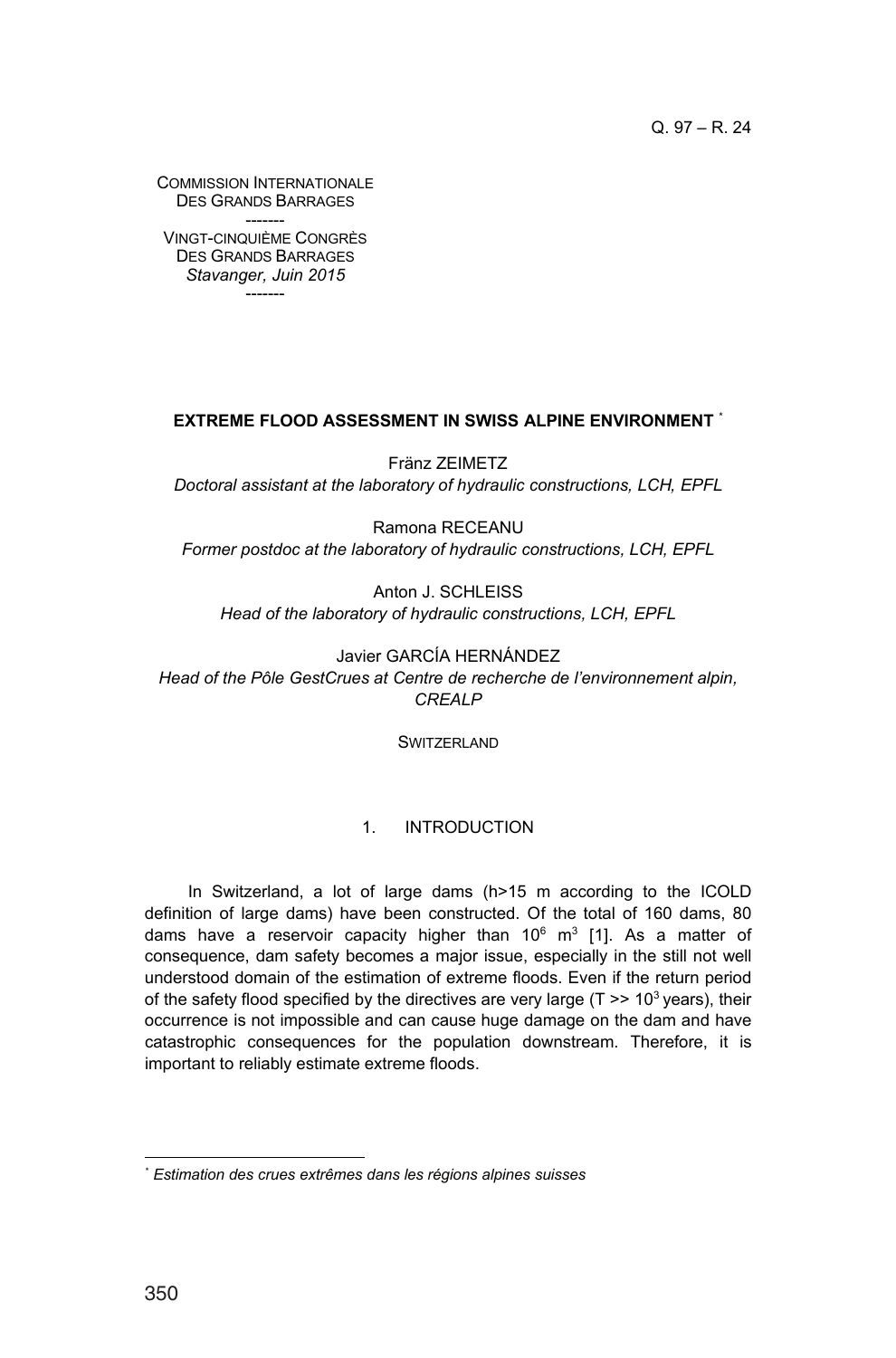In Switzerland, two extreme floods have to be taken into account to verify the safety of large dams, the design flood  $Q<sub>1000</sub>$  and the so called safety flood that is considered to be  $1.5 \cdot Q_{1000}$  or the PMF (probable maximum flood) [25], [26].

Hydrologists use mathematical models and methods to estimate floods. Over the years, a lot of different approaches have been developed and are still being ameliorated. Research in this domain is under continuous development because of the high uncertainties of the involved phenomena responsible for the flood formation and its characteristics, such as peak discharge, volume, rising time, return period, etc. In addition, high uncertainties are induced by the deficiency of sufficient precipitation data and land cover as well as a sufficiently high resolution of the precipitation and discharge measurements. The state of the art of the existing flood estimation models and methods is presented hereafter.

### 2. STATE OF THE ART - MODELS AND METHODS FOR FLOOD ESTIMATION

A classification of the different existing models and methods has been elaborated (Fig. 1) according to the literature [2], [3], [4]. They can be subdivided in three main categories, i.e. the observation based methods, the simulation based methods (rainfall-runoff) and the mixed methods.

### 2.1. OBSERVATION BASED METHODS

The category of the observation based methods can be subdivided in empirical and statistical methods (Fig. 1).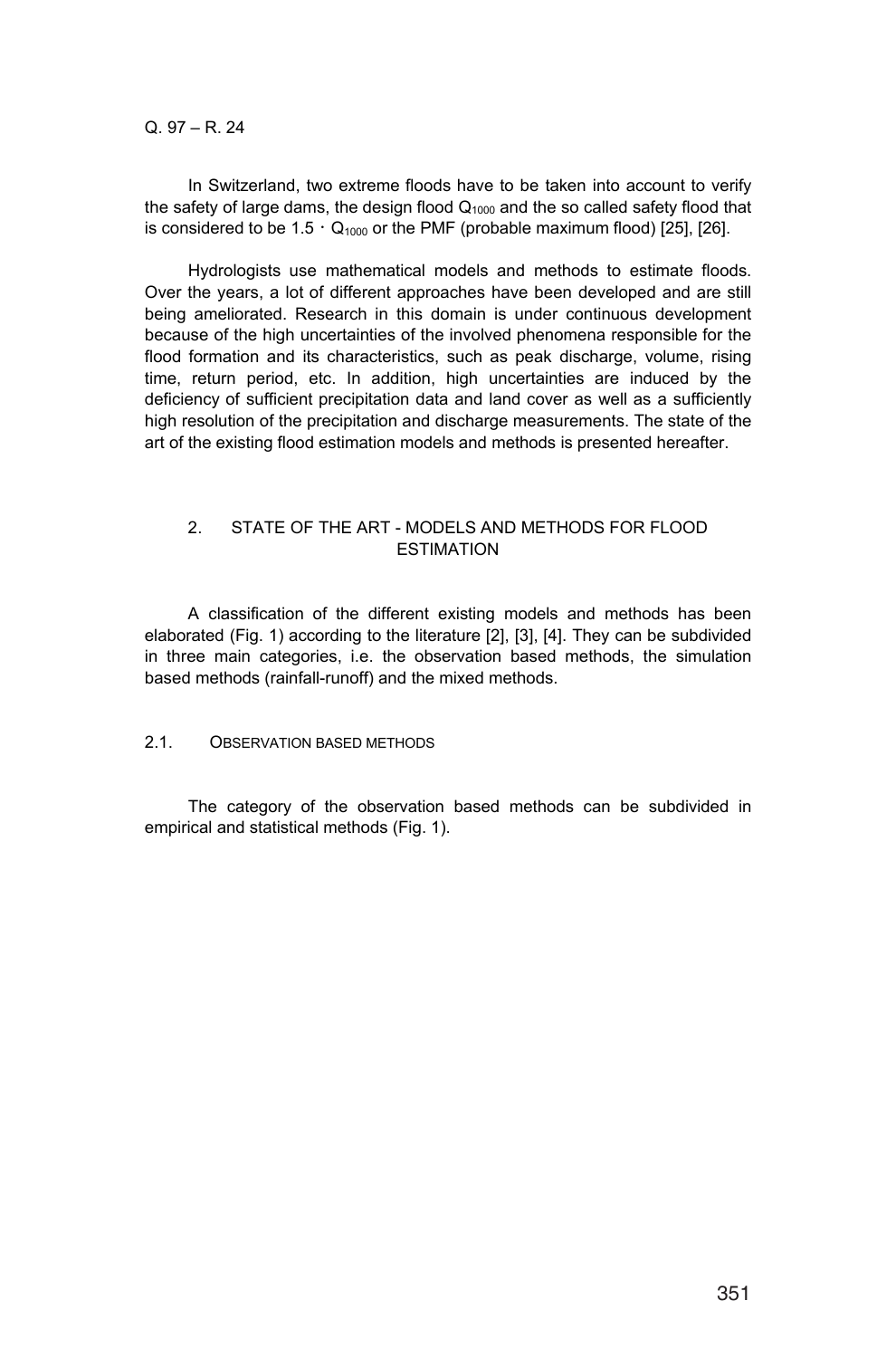

Fig. 1 Hydrological flood estimation model classification. *Classification des méthodes hydrologiques d'estimation de crues.*

## *2.1.1. Empirical methods*

Empirical methods are based on practical experiences or observations rather than on scientific proof. In hydrology, empirical methods are often used in ungauged catchments by using regionalization methods in order to extend the observed phenomena to the ungauged catchments. An empirical law can then be established to estimate hydrological variables, in this case the discharge. When empirical methods are "conceptualized", hydrologists speak of pseudo-empirical methods [2]. Those methods derive the discharge from precipitation variables [2]. The most frequently used pseudo-empirical method is the rational method. According to Hingray *et al.* [2], it has been developed during the middle of the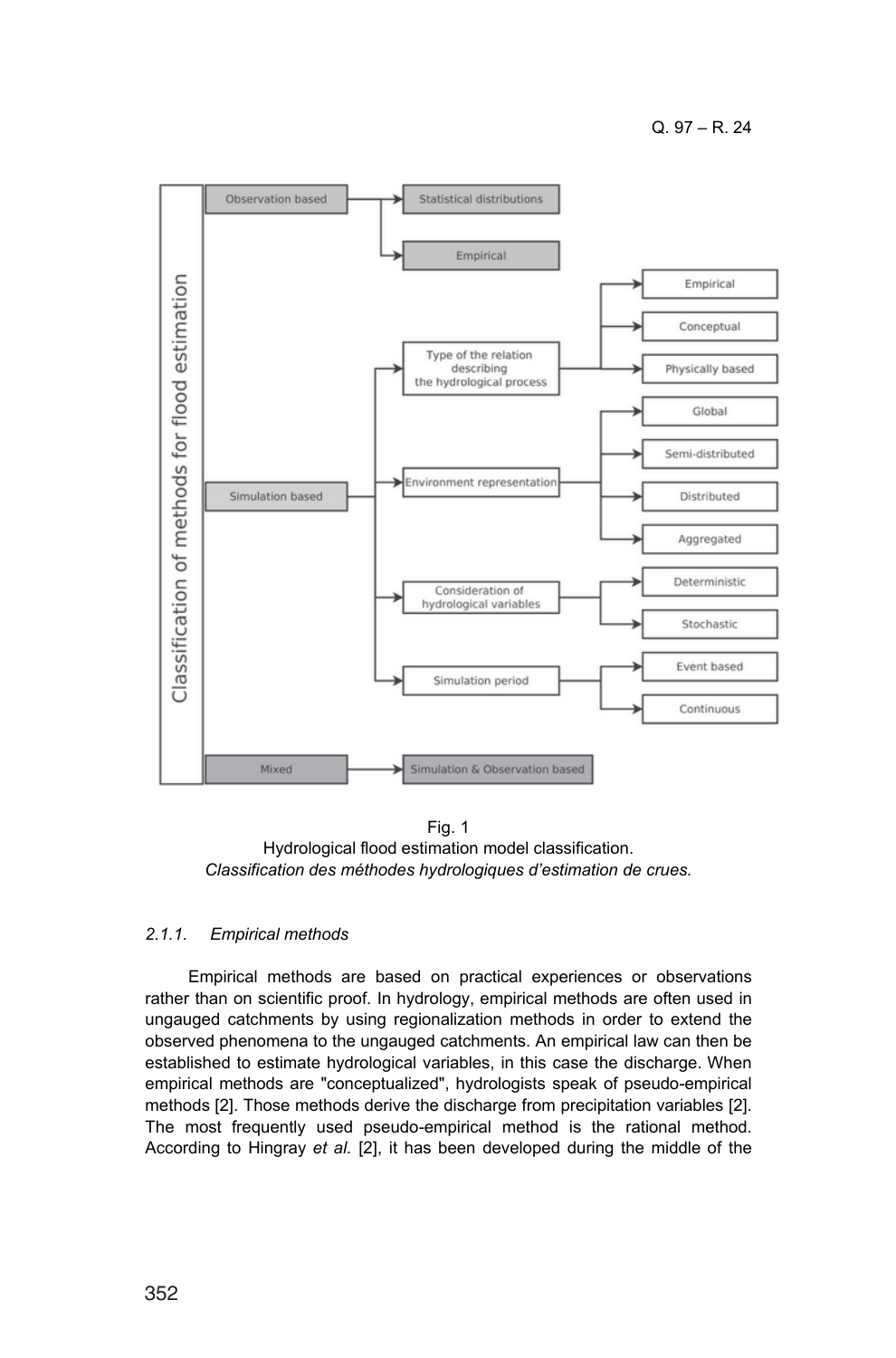19th century by the Irish engineer Mulvanay. Further explanations are presented by Cleveland *et al*. [5].

Other methods can also be found in the literature. The method SCS [6] was developed in the 1960<sup>th</sup> by the Soil Conservation Service and is used in the United States. This method has then been improved and adapted by Cemagref to French catchments and is called SOCOSE [6].

According to the Federal Office for Water and Geology [7] and Schleiss [8], the empirical methods that are used in Switzerland are Kürsteiner [9], Hofbauer [10], Melli [11], GIUB '96 [12], [13], Method of moments [14], [15] and Müller-Zeller [16], [17].

The advantages of using empirical and pseudo-empirical methods are that not much data are needed, they can be used for ungauged catchments and the working time to get estimations is very short. However, the methods are very approximative and the determination of the coefficients is not always objective. Thus, the results can highly differ for different engineers achieving the same calculation. In addition, they are mostly applicable to small to medium catchments, and are adapted to the estimates of hundred year floods respectively to the estimates of floods based on the highest observed values. Consequently, they are not reliable for the estimation of extreme floods [7].

#### *2.1.2. Statistical methods*

Statistical methods can be used to estimate flood discharges when a large amount of discharge data is provided in order to fit a distribution function to observed discharge time series. The shorter the data series is, the less reliable the extrapolation is. The extrapolation should not go further than 2 to 3 times the length of the data series [7], [18].

According to the Swiss and German directives [7], [18], the most frequently used extreme value probability distribution functions in hydrology are Gumbel [19], Fréchet [20], Weibull [21], General Extreme Value Distribution (GEV) developed by Jenkinson [22] (cited in [23]), Generalized Pareto Distribution, Exponential, Pearson III and Log-Pearson III (from the Gamma distribution family). It is important to know the best fitting distribution function for a certain domain, i.e. discharge, precipitation, region, etc. . . . Unfortunately, there is no physico-mathematical justification why a certain distribution is more reliable for a certain domain ([24] cited in [18]). A more elaborated statistical method is the GRADEX [27]. To estimate floods, it does not only take into account discharge data but also measured rain data series for the extrapolation. It contains a breaking point between the ten to twenty year flood estimation, the so called pivot, due to the extrapolation of the discharge data using the rainfall data to derive the slope of the discharge extrapolation line from the pivot on. This induces a changing in slope at the pivot. This breaking point induces an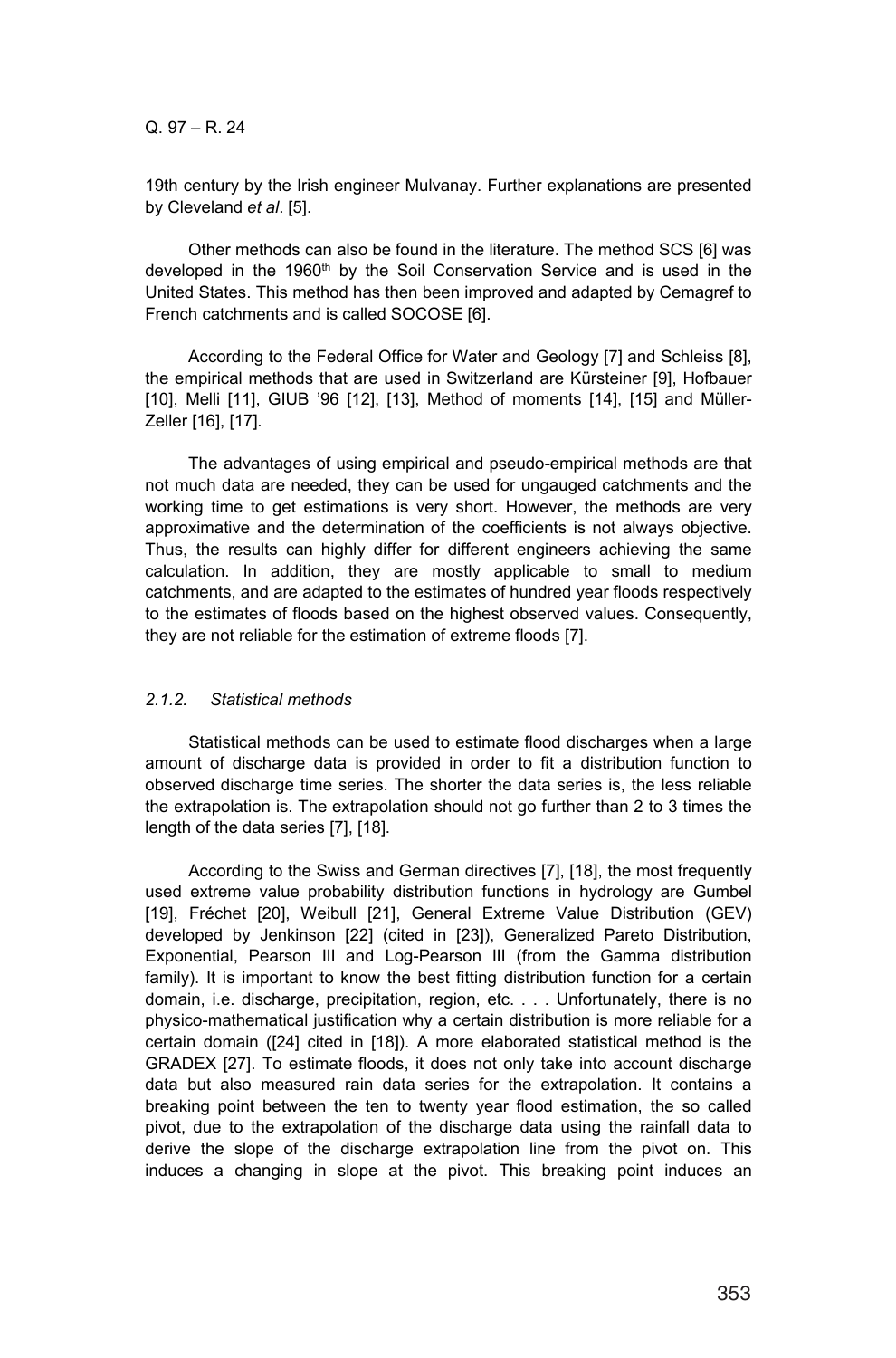overestimation of the floods with a return period between 10 and 1000 years when the GRADEX method is used. An improvement of the method was developed by Margoum *et al*. [28], leading to the model AGREGEE, conceived to extend the application domain of the GRADEX method by introducing a continuous smooth function in the transition zone containing the pivot in the GRADEX method. The introduced function is a mixed exponential function in order to fit ordinary and extreme values at the same time as described by Margoum *et al.* [28]. The basic assumptions of the AGREGEE method are the same than for the GRADEX method.

As already mentioned, a common problem with statistical methods is that data series are too short for good extrapolations to extreme floods. According to DWA [18], a better extrapolation can be obtained by using observed historical flood data. However, that information can contain big uncertainties. Therefore, the assistance of historians can be necessary [18]. Unfortunately, historical information are rarely available, especially in alpine catchments.

It can be stated that statistical methods are rather uncertain for high return period estimations, the extrapolations highly depend on the observed values and on the engineer's choice of the distribution and the plotting position method. When no high floods have been observed in the past, statistical methods cannot be trusted for the estimation of high return period discharges.

## 2.2. SIMULATION BASED METHODS

The simulation based methods can be divided into four sub-categories, depending on the type of the relation describing the hydrological process (empirical, conceptual, physically based), the representation of the environment (global, semi-distributed, distributed, aggregated), the consideration of the hydrological variables (deterministic, stochastic) and the consideration of the simulation period (event based or continuous simulation) of the model (Fig. 1).

In the literature, the most discussed category is the one distinguishing the different environmental representations. Hence, this category deserves further explanations.

A distributed model takes into account the spatial distribution of the physical parameters describing the modeled environment. The catchments are represented by a grid of points, making possible to estimate the discharge at each grid point using physically based functions. Frequently used programs allowing a distributed modeling of the catchment can be found in the literature. TOPMODEL, developed by Beven and Kirkby. [29] (originally reported by Beven [30]), is an open source model. The latest version of TOPMODEL, called Dynamic TOPMODEL, is described by Beven and Freer [31]. Other models are MIKE SHE ([32] cited by Singh and Frevert [33]), LARSIM [34], WASIM [35],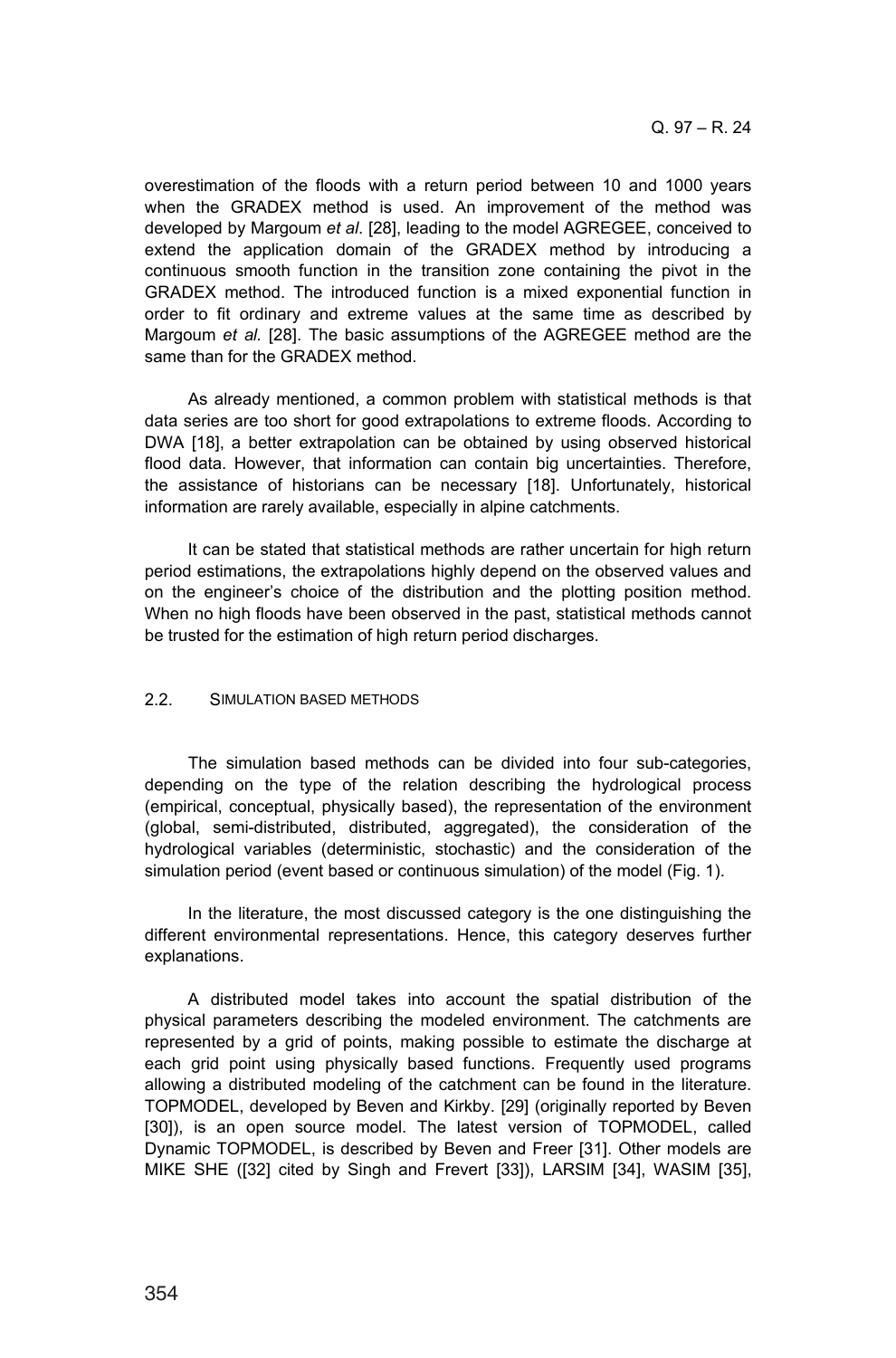NASIM [36], MPF [37], [38], Modular Modeling System PRMS/MMS [39], TOPOG [40], SLURP Hydrological Model ([41] cited by Beven [30]).

Semi-distributed models also use physically based functions to estimate the discharge, but they do not take into account the spatial distribution of the physical parameters. They employ conceptual schemes, modeling the main characteristics of a catchment by gathering zones with similar physical characteristics and altitudes. Models entering this category are Mordor ([42], [43]), HEC-HMS [44], Integrated Hydrological Modeling System HBV ([45] cited by Krysanova *et al*. [46]), IHW [47], WMS [48], IHACRES [49], [50], CASC2D (described by Singh and Frevert [51] in [33]), SWMM (described by Gironás *et al*. [52]), SOCONT (described by Schaefli *et al*. [53]) and GSM-SOCONT [53] integrated in the modeling program Routing System 3.0 [54].

The so-called global or lumped models represent the catchment by only one model returning only the discharge at the outlet of the catchment. Thus they have the lowest level of information. Some can act as a black box.

Additionally, aggregated models can theoretically be imagined. It is a composition of the three types described above, leading to a mixed model. This type can be developed for huge catchments where sub-catchments are modeled using distributed, semi-distributed and global approaches and put together later.

Generally, the higher the resolution of a model is, the more preparation and computation time is needed. Thus the distributed models are the most time consuming and the fastest estimations are obtained from lumped models.

This section showed that the domain of simulation based models is very wide. Only a few models are open source or freely available. This domain offers a high potential for the flood estimation since the development of the simulation based models are continuously being improved. However, no information could be found about their applicability for extreme floods  $(HQ<sub>1000</sub>$  and higher).

### 2.3. MIXED METHODS

The third category, the mixed methods, are a combination of the first two methods, using simulation based methods in order to generate input data for a statistical analysis.

In France, two mixed stochastic methods are used to estimate extreme floods: SHYPRE/SHYREG [55] and SCHADEX [56], [57].

In Switzerland, mixed methods have been developed during the projects CONSECRU 1 [58] and later CONSECRU 2 [59].The precipitation series are generated by a stochastic precipitation model (NRSPM, Neyman-Scott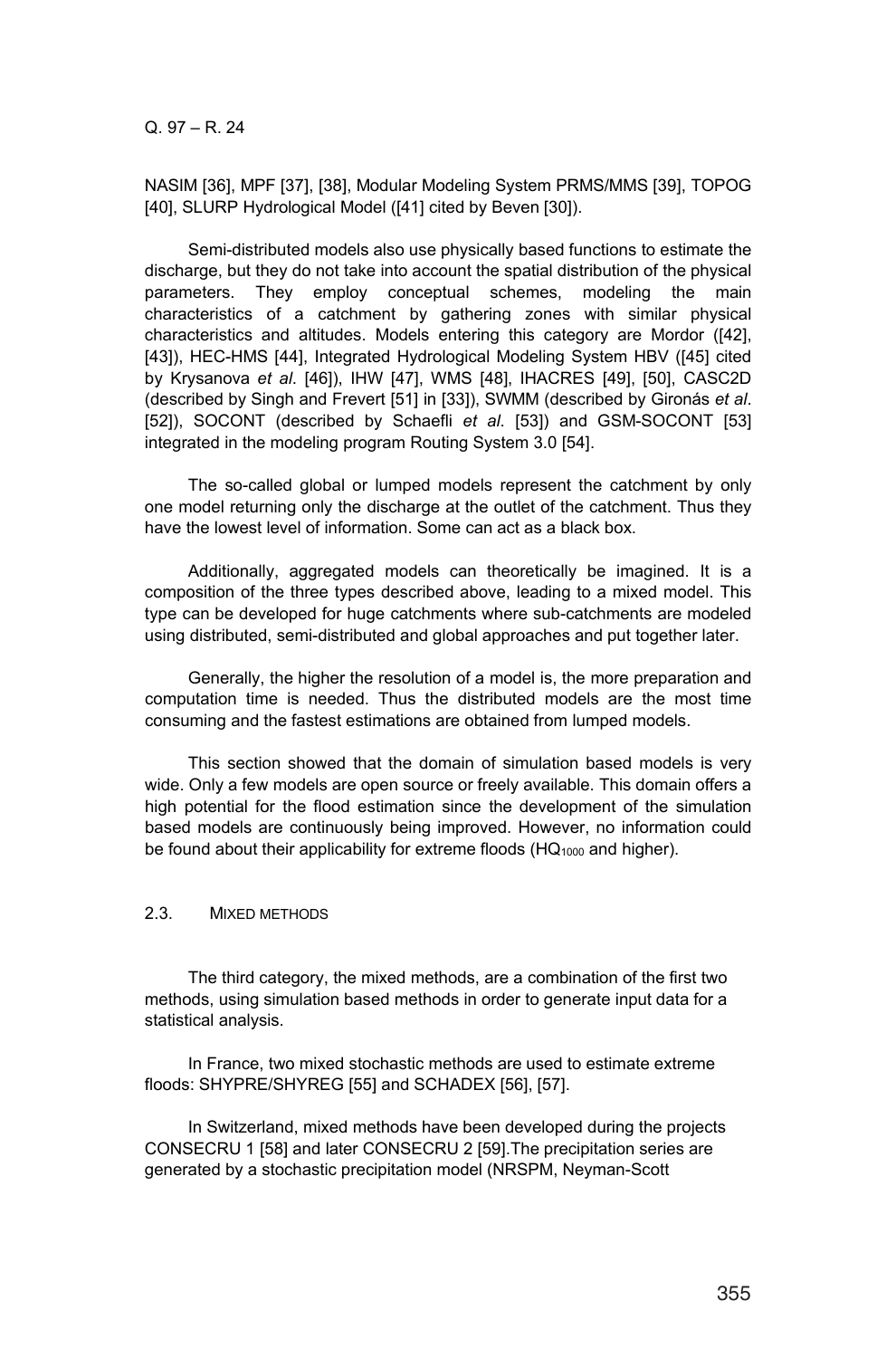Rectangular Pulses Model) ([60] originally reported by the Federal Office for Water and Geology [7]) and introduced in a rainfall-runoff model. The CONSECRU methodology leads to a large number of flood scenarios that are subjected to usual statistical analysis in order to conclude. It was conceived to estimate hundred year floods.

#### 3. PMP-PMF METHOD

Hydrologists speak about the PMP-PMF method when the probable maximum precipitation (PMP) is transformed into the probable maximum flood (PMF) using a rainfall-runoff model [61]. Thus it is part of the category of simulation based methods, but due to its particular concept it deserves to be discussed separately.

This method has been developed in the United States of America in the middle of the last century since the empirical and statistical methods could not provide satisfactory results for the estimation of extreme floods.

It is frequently used in the USA [62], Australia [63], Canada [64], Spain [65] and Austria [66]. The main assumption of the method is that an upper limit of the intensity of the precipitation is existing [62].

The first time the PMP-PMF method was used in Switzerland was during the CERS project of the Laboratory of Hydrology and Facilities HYDRAM at EPFL [62]. The second project undertaken on this subject was the CRUEX project [62]. In the CRUEX project, PMP maps were developed for the entire surface of Switzerland [67], [68], [69], [70].

The methodology used for the mapping of extreme precipitation in Switzerland takes into account the mechanisms of orographic, frontal and convective precipitation. For orographic and frontal precipitation, a meteorological meso-scale model first calculates a wind field over the topography for given weather conditions specifying the initial conditions of wind, temperature and humidity. The wind field is then used to solve the equations of the rain model by Kessler [71] to obtain a spatial distribution of rainfall intensity, which is then associated to a precipitation duration. The convective precipitation is calculated using a meteorological model based on the method proposed by Haiden [72] and Haiden *et al*. [73].

In 2013, the distributed model MPF was developed for small non-glacier alpine basins by Receanu [37]. This model is divided into two modules. The first one is a model of clouds to distribute the precipitation data from the PMP maps. This model provides a dynamic evolution of the rain on a very fine scale over a watershed, or even across an entire region. The heart of the calculation model is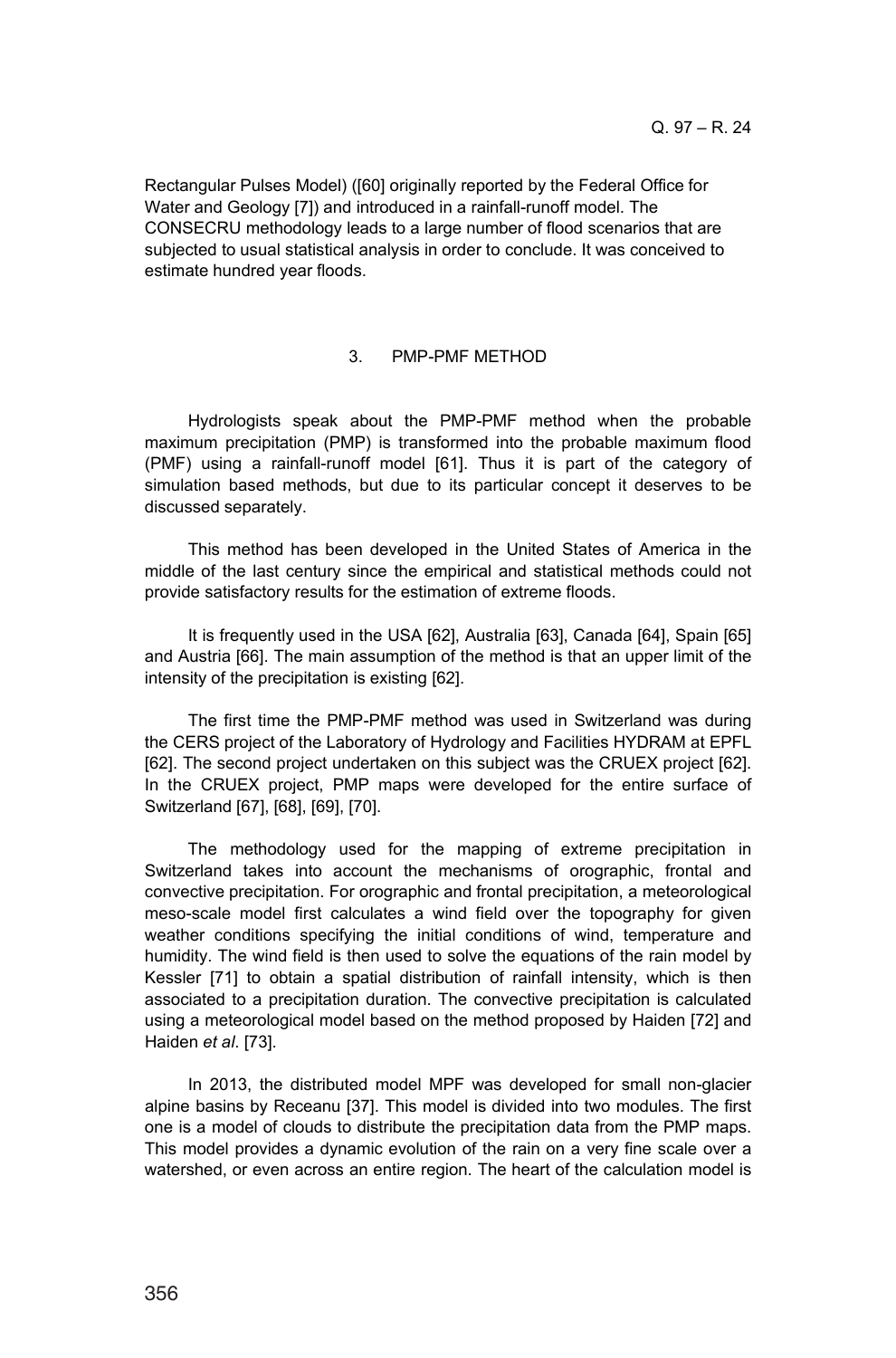an advection-diffusion equation, which models the behavior of the cloud, both spatially and temporally. The second module of the model is a flood routing model.

To sum up, the research concerning PMP has well progressed in the last years. However there is a great necessity of improvements in the domain of the PMF. The return periods for PMP and PMF are not easily evaluated neither the related risks. However, as the statistical methods cannot furnish a reliable estimation of floods with extreme return periods, to propose another reliable method to estimate extreme floods becomes indispensable.

## 4. CASE STUDY - MATTMARK

Statistical and simulation based methods (including the PMP-PMF method) have been applied to the Mattmark catchment are. Statistical distributions compared are Gumbel, Generelized Extreme Value, 3 Parameter Log-Normal, Pearson III, Log-Pearson III and the GRADEX. A PMP-PMF simulation combining MPF model (rainfall distribution module) and GSM-SOCONT [53] has been carried out. Since the empirical methods are not suitable for extreme flood estimations, they are not used in the presented study.

### 4.1. RESULTS AND DISCUSSION

The results obtained by the used methods are exposed (Fig. 2). The 1000 year flood estimated by statistical methods varies from 99 to 133 m<sup>3</sup>/s depending on the distribution function used for the estimation. The 10'000 year flood estimates shows values from  $122$  to  $183$  m<sup>3</sup>/s. It can be stated that the differences between the results are considerable. The Swiss guidelines for dam safety verification prescribe to use  $1.5 \cdot Q_{1000}$  or the PMF as safety flood [25], [26]. These values have also been plotted on Fig. 2. The estimates of  $1,5 \cdot Q_{1000}$ vary from 142 to 200 m<sup>3</sup>/s. PMP structures corresponding to a rainfall duration of 1h, 3h, 6h, 9h, 12h and 24h have been used to simulate PMF hydrographs. Here, only the PMF simulation for 9h-PMP structures are shown as they induce the highest PMF (Q = 241 m<sup>3</sup>/s). The lowest PMF estimation equals 201 m<sup>3</sup>/s.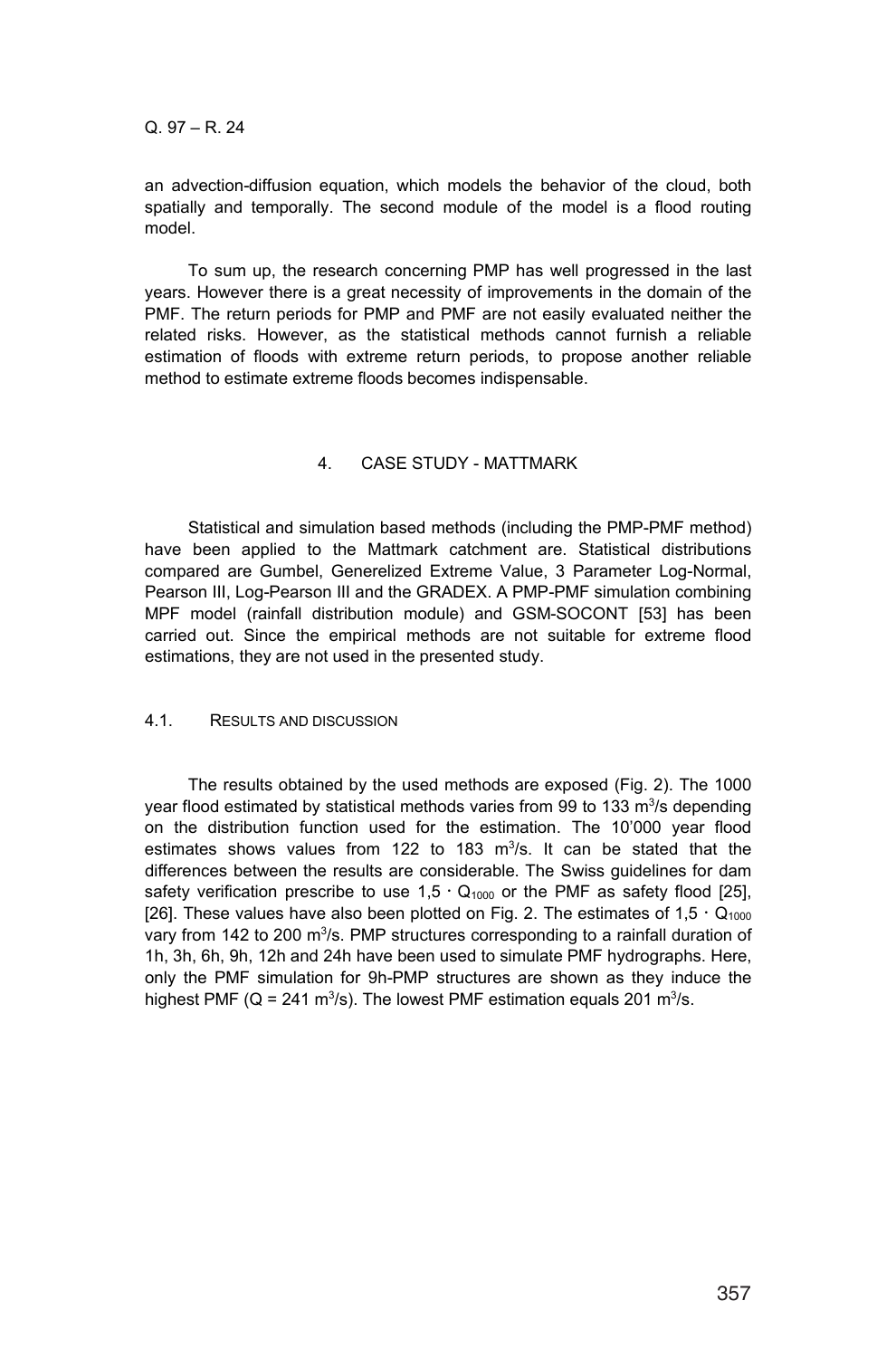

Comparison of the flood estimates for different methods. *Comparaison des estimations de crues pour différentes méthodes.*

The statistical methods can only return the discharge value. They provide no information about the hydrograph and thus the volume of the flood cannot be estimated. However, the hydrograph and the volume are necessary to estimate the retention effect of the reservoir and to verify the freeboard height. Furthermore, the choice of the distribution has a considerable influence on the extrapolated value, as shown on Fig. 2. In addition, the method selected for the determination of the plotting position (maximum likelihood, method of moments or L Moments) also has an influence on the extrapolation [18]. Moreover, the extrapolation period should not exceed 2 to 3 times the duration of the data series [7], [18]. Consequently, values extrapolated to high return periods can hardly be trusted. For reasons of comparison, flood estimates have been extrapolated to 10'000 year floods (Fig. 2) and it can be stated that the safety flood, that has to be larger than  $1.5 \cdot Q_{1000}$  [25], [7], has a return period higher than 10'000 years when estimated with statistical methods.

Regarding the simulation based methods, they provide entire hydrographs, but do not either lead to a satisfactory result, since the return period of the simulated flood is not clearly known.

Furthermore, the initial conditions (initial snow height, soil saturation) and the temperature during extreme precipitation events to set for the simulation have a high influence on the result, but it is not known how to fix these conditions for the simulation for event based simulations as it is the case for PMF estimates, for example.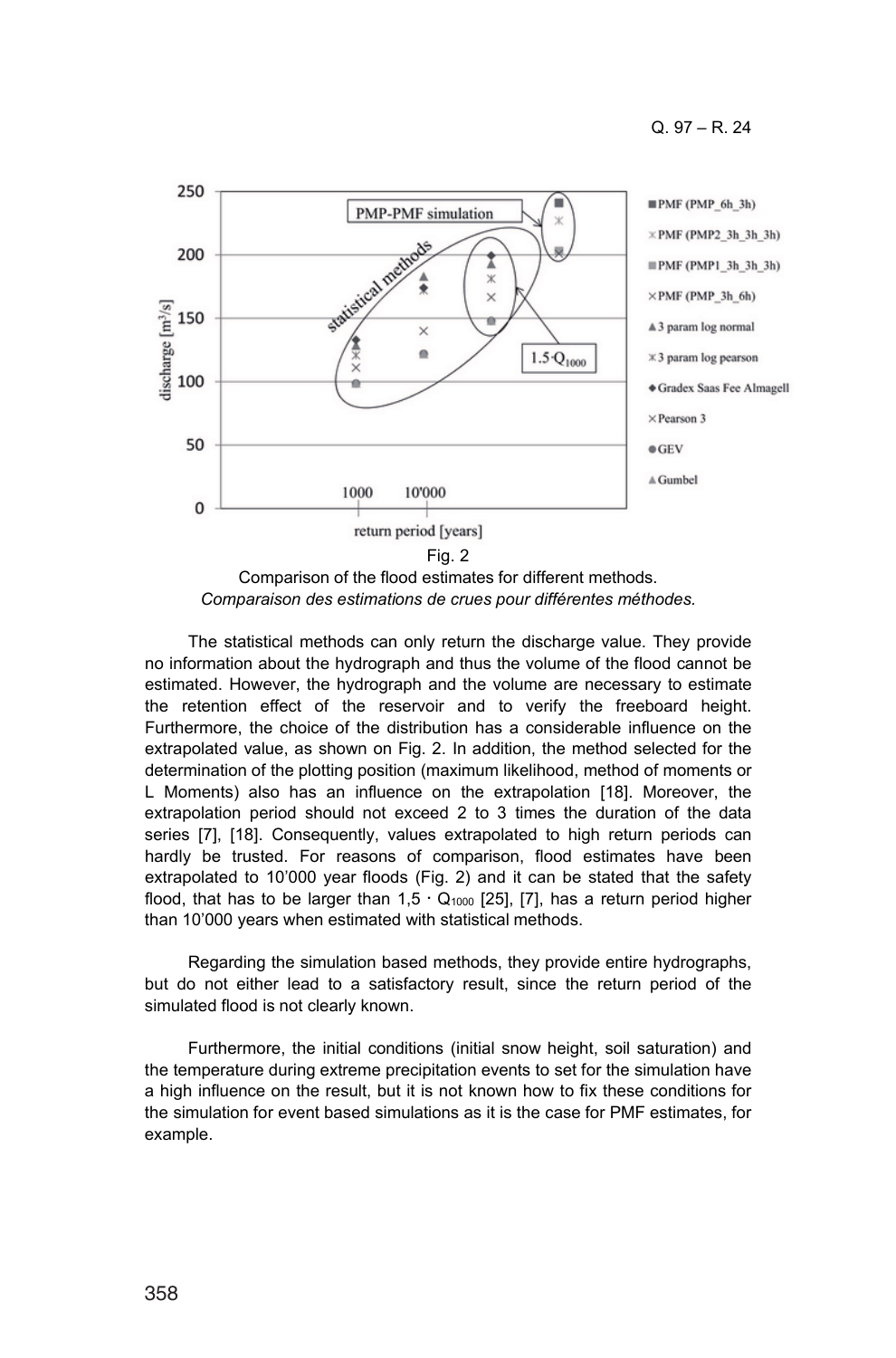In addition, the simulation with distributed precipitation data showed that the spatio-temporal distribution has a significant influence on the discharge. The used spatio.-temporal distribution module of the MPF model could be validated by Receanu [37] for precipitation durations up to 6 hours. For the Mattmark catchment, the critical precipitation duration could be estimated to be 9 hours. Therefore the considered precipitations for the simulation are composed by shorter PMP events (3h and 6h) and adjusted to the volume of a 9h-PMP according to the PMP maps of Hertig *et al*. [67]. Fig. 2 shows that the combination of a 6h-rainfall and then a 3h-rainfall returns the highest discharge value. By reversing the order of the rainfall events (3h-rainfall and then a 6hrainfall), but keeping the same volume of precipitation, the smallest value for the PMF (based on a 9h-PMP) is reached. Another interesting result to retain is that the smallest PMF discharge is nearly equal to the highest value of  $1.5 \cdot Q_{1000}$ . This means that the discharge of the safety flood that the engineer in charge could choose according to the Swiss directives [25], [26] is within a very large interval (from 142 m<sup>3</sup>/s to 241 m<sup>3</sup>/s).

### 5. CONCLUSION

An overview of methods to calculate extreme floods in alpine catchments has been presented in this paper. Empirical, statistical and simulated based methods have been analyzed and first conclusions obtained.

Empirical methods are not suitable for the estimation of extreme floods. They are interesting for the quick estimation of 100 year floods in ungauged catchments. The estimation based on the maximum observed values has the inconvenient that the return period of the estimated value is not defined.

Statistical methods can only be used in gauged catchments. They allow attributing a return period to every discharge value. However, the results can highly differ when different distributions and plotting position estimation methods are used. Furthermore, the extrapolation period is limited by the length of the measured data series.

Simulation based rainfall-runoff methods can be applied to every catchment under the assumption that rainfall measurements are available in an acceptable radius for the calibration of the hydrological model, also needing measured discharge data. These methods allow the evaluation of different state variables like the soil moisture, the snow height, etc. Synthetic rainfall events or PMP data can be used for the estimation of floods. This method also provides additional information since the hydrograph is calculated. This information can be useful, even compulsory, for dam safety assessment. Regarding the return period, it is not directly provided by the method.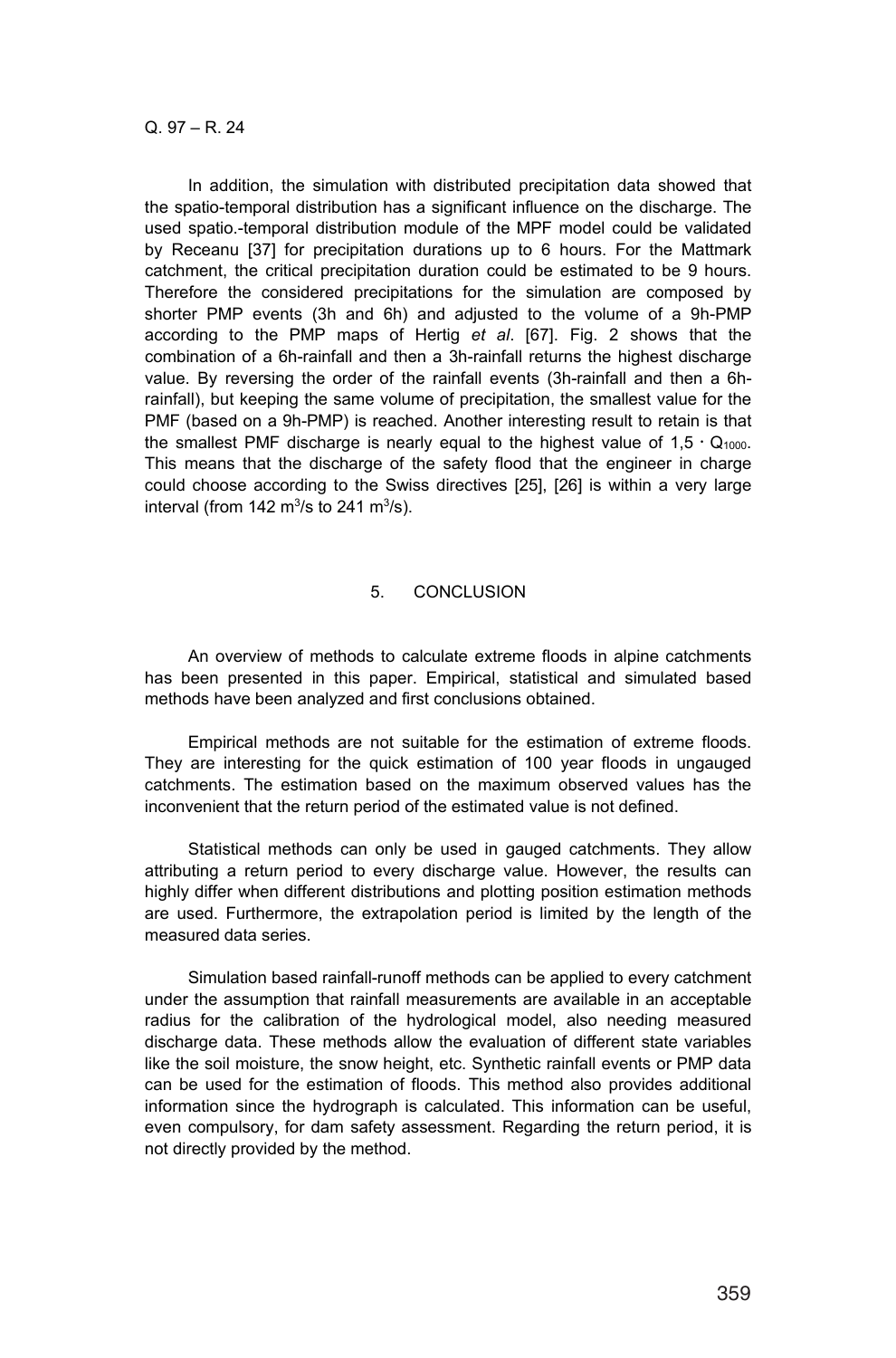It has been shown that none of the known methods directly returns results ready to use for spillway design. Concerning the simulated based methods, an analysis of the return period calculation should be achieved, as well as a clearly defined utilization of initial conditions for event based simulations. Thus, the research in the domain of extreme flood estimation has not yet achieved and needs real improvements in order to provide a robust and reliable methodology providing clear flood estimates.

## **REFERENCES**

- [1] SwissCOD, *Dams in Switzerland: Source for Worldwide Swiss Dam Engineering*. Swiss Commitee on Dams, 2011.
- [2] B. HINGRAY, C. PICOUET, and A. MUSY*, Hydrologie 2 - Une science pour l'ingénieur*. Lausanne: Presses polytechniques et universitaires romandes, 2009.
- [3] P. MEYLAN, A.-C. FAVRE, and A. MUSY, *Hydrologie fréquentielle : une science prédictive*. Lausanne: Presses polytechniques et universitaires romandes, 2008.
- [4] A. MUSY and C. HIGY, *Hydrologie: Une science de la nature*. Lausanne: Presses Polytechniques et Universitaires Romandes, 2004.
- [5] T. CLEVELAND, D. THOMPSON, X. FANG, and W. ASQUITH, *Use of the Rational and Modified Rational Methods for Hydraulic Design*. Texas Tech University: Center for Multidisciplinary Research in Transportation, 2011.
- [6] C. ANCEY, *Risques hydrologiques et aménagement du territoire*. Notes de cours. Laboratoire hydraulique environnementale (LHE): Ecole Polytechnique Fédérale de Lausanne EPFL, 2013.
- [7] FOWG, *Evaluation des crues dans les bassins versants de Suisse. Guide pratique*. *Rapport de l'OFEG*, Série Eaux, No.4, Bern: Federal Office for Water and Geology, 2003.
- [8] A. SCHLEISS, *Aménagements hydrauliques*. Cours EPFL, 2008.
- [9] L. KÜRSTEINER, *Das neue Elektrizitätswerk der Stadt Chur an der Plessur bei Lüen*. Rascher, 1917.
- [10] R. HOFBAUER, Eine neue Formel für die Ermittlung der grössten Hochwassermengen, *Österreichische Wochenschrift für den öffentlichen Baudienst*, pp. 38–40, 1916.
- [11] E. MELLI, Die Dimensionierung städtischer Kanäle, *Schweizerische Bauzeitung*, Vol. 83/84, No. 12, pp. 137–141, 1924.
- [12] C. KANN, *Die höchsten in der Schweiz beobachteten Abflussmengen bis 1990*. Diplomarbeit in der Gruppe für Hydrologie des Geographischen Instituts der Universität Bern. Publikation Gewässerkunde, Nr.169, 1995.
- [13] R. WEINGARTNER, *Regionalhydrologische Analyse - Grundlagen und Anwendungen*, *Beiträge zur Hydrologie der Schweiz*, Nr. 37, Bern, 1999.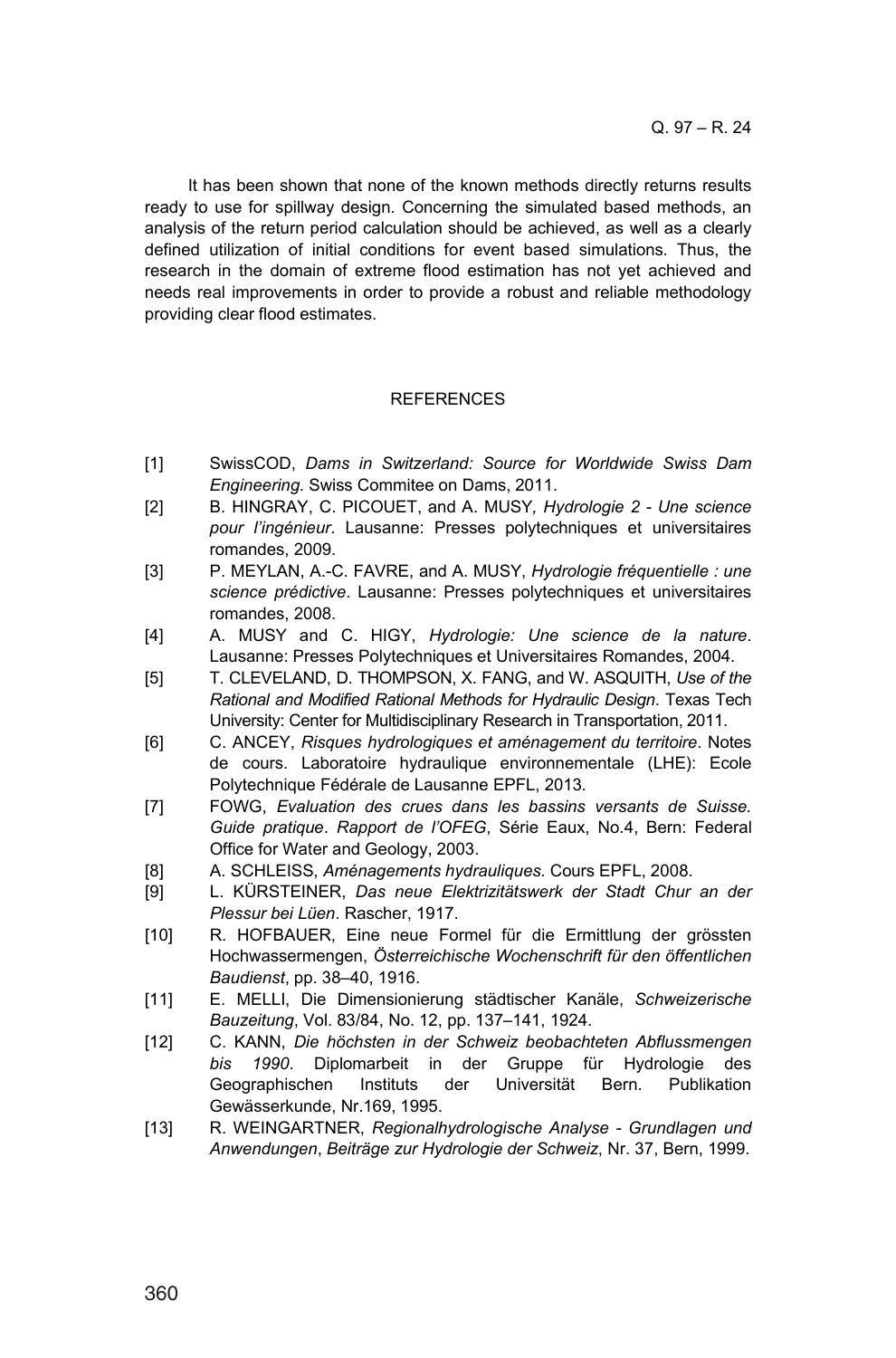- [14] H. DÜSTER, *Modellierung der räumlichen Variabilität seltener Hochwasser in der Schweiz*. Geographica Bernensia G44, 1994.
- [15] M. BARBEN, *Beurteilung von Verfahren zur Abschätzung seltener Hochwasser in mesoskaligen Einzugsgebieten*. PhD thesis, 2001.
- [16] R. MÜLLER, *Theoretische Grundlagen der Fluss- und Wildbachverbauung*., Mitteilung der Versuchsanstalt für Wasserbau der ETH Zürich, Nr. 4, 1943.
- [17] J. ZELLER, *Berechnung der Abflusswassermenge*, Beilage zur Vorlesung Wildbach- und Hangverbau, Abteilung VI, ETH Zürich, 1975.
- [18] DWA, *Merkblatt DWA-M 552. Ermittlung von Hochwasserwahrscheinlichkeiten DWA*, Dt. Vereinigung für Wasserwirtschaft Abwasser u. Abfall, 2012.
- [19] E. GUMBEL, Statistics of extremes. New York: *Columbia Universit Press*, 1958.
- [20] M. FRÉCHET, Sur la loi de probabilité de l'écart maximum, *Annales de la société polonaise de mathématique* (*Rocznik polskiego tow. matmatycznego*), Vol. 5, pp. 93–116, 1927.
- [21] J. MAYNE AND N. COOK, *On Design Procedures for Wind Loading Garston*, Watford: Building Research Establishment, 1978.
- [22] A. F. JENKINSON, The frequency distribution of the annual maximum (or minimum) values of meteorological elements, *Quarterly Journal of the Royal Meteorological Society*, Vol. 81, No. 348, pp. 158–171, 1955.
- [23] P. ROCHE, J. MIQUEL, and E. GAUME, *Hydrologie quantitative: Processus, modèles et aide à la décision*. Springer, 2012.
- [24] M. A. BENSON, Uniform flood-frequency estimating methods for federal agencies, *Water Resources Research*, Vol. 4, No. 5, pp. 891–908, 1968.
- [25] FOWG, *Sécurité des ouvrages d'accumulation*, Directives de l'OFEG, Vol. Version 1.1, 01.11.2002, 2002.
- [26] SFOE, *Sécurité des ouvrages d'accumulation. documentation de base relative à la vérification de la sécurité en cas de crue*, Directives de l'OFEN, Juin, 2008.
- [27] P. GUILLOT and D. DUBAND, La méthode du Gradex pour le calcul de la probabilité des crues à partir des pluies, *International Association of Hydrological Sciences Publications,* Vol. 84/85, p. 10, 1967.
- [28] M. MARGOUM, G. OBERLIN, M. LANG, and R. WEINGARTNER, Estimation des crues rares et extrêmes : principes du modèle agregee, *Hydrologie Continentale*, Vol. 9, No. 1, pp. 85–100, 1994.
- [29] K. J. BEVEN and M. KIRKBY, A physically based, variable contributing area model of basin hydrology, *Logical Sciences Bulletin*, Vol. 24, No. 1, pp. 43–49, 1979. 9
- [30] K. BEVEN, *Rainfall-Runoff Modelling: The Primer*, second Edition. Wiley Blackwell, 2012.
- [31] K. BEVEN and J. FREER, *A dynamic TOPMODEL, Hydrological Processes*, Vol. 15, No. 10, pp. 1993–2011, 2001.
- [32] DHI, MIKE SHE. Technical Reference Manual, Danish Hydraulic Institute, 1993.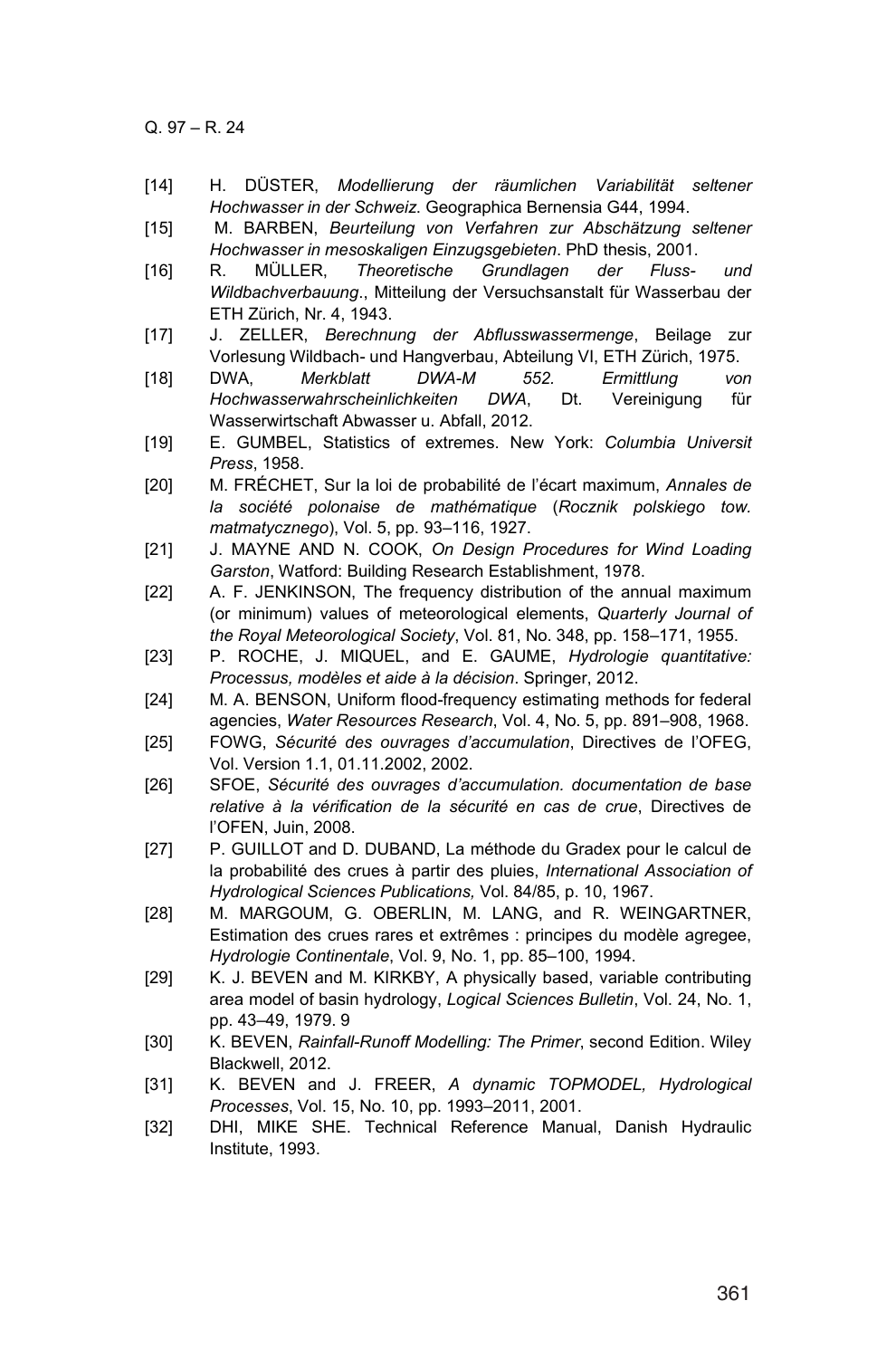- [33] V. SINGH and D. FREVERT, Mathematical Models of Small Watershed Hydrology and Applications, *Water Resources Publications*, 2002.
- [34] M. BREMICKER, Das Wasserhaushaltsmodell LARSIM, Modellgrundlagen und Anwendungsbeispiele, Freiburger Schriften zur Hydrologie, Vol. 11, 2000.
- [35] J. SCHULLA, *Model description. WASIM (Water balance simulation model),* Hydrology Software Consulting J. Schulla, 2012.
- [36] B. ROTHE and U.WOLF-SCHUMANN, Nasim 4.2, Speicherformeln, Stofftransport, Radar-Niederschlagsdaten, *Hydrothemen*, Vol. 24, p. 8, 2013.
- [37] R. RECEANU, *Simulation fine des précipitations et des crues extrêmes. Application aux petits bassins versants alpins non glaciaires*, PhD thesis, Université de Lausanne UNIL: Faculté des géosciences et de l'environnement, 2013.
- [38] R. RECEANU, J.-A. HERTIG, and J.-M. FALLOT, Modélisation hydrologique des précipitations et des crues extrêmes dans les bassins versants alpins, *Mémoires de la Société Vaudoise des Sciences Naturelles*, Vol. 25, pp. 35–54, 2013.
- [39] K. SINGH and D. FREVERT, *Watershed Models*, Chapter 7. USGS Modular - Modeling System (MMS). Precipitation-Runoff Modeling System (PRMS) by Leavesley, G.H., Markstrom, S.L. and Viger, R. J., pp. 159–177. CRC Taylor & Francis Group, 2005.
- [40] R. A. VERTESSY, T. J. HATTON, P. J. O'SHAUGHNESSY, and M. D. A. JAYASURIYA, Predicting water yield from a mountain ash forest catchment using a terrain analysis based catchment model, *Journal of Hydrology*, Vol. 150, No. 2–4, pp. 665–700, 1993.
- [41] G. W. KITE, Scaling of input data for macroscale hydrologic modeling, *Water Resources Research*, Vol. 31, No. 11, pp. 2769–2781, 1995.
- [42] R. GARÇON, Prévision opérationnelle des apports de la Durance à Serre-Ponçon à l'aide du modèle MORDOR. Bilan de l'année 1994- 1995, *La Houille Blanche*, Nr. 5, pp. 71–76, 1996.
- [43] E. PAQUET, Evolution du modèle hydrologique mordor: modélisation du stock nival à différentes altitudes, *La Houille Blanche*, Vol. 2, No.10, pp. 75– 82, 2004.
- [44] USACE, *Hydrological Modeling System HEC-HMS. Quick Start Guide*, *Version 3.5*, tech. rep., US Army Corps of Engineers, 2010.
- [45] S. BERGSTRÖM, The HBV model its structure and applications, *SMHI Report Hydrol.*, No. 4, 1992.
- [46] V. KRYSANOVA, A. BRONSTERT, and D. I. MÜLLER-WOHLFEIL, Modelling river discharge for large drainage basins: from lumped to distributed approach, *Hydrological Sciences Journal*, Vol. 44, No. 2, pp. 313–331, 1999.
- [47] E. PLATE, J. IHRINGER, and W. LUTZ, Operational models for flood calculations, *Journal of Hydrology*, Vol. 100, No. 1-3, pp. 489–506, 1988.
- [48] EMRL, *Watershed Modeling System. WMS v7.1 Tutorials*, Brigham Young University-Environmental Modelling Research Labratory, 2004.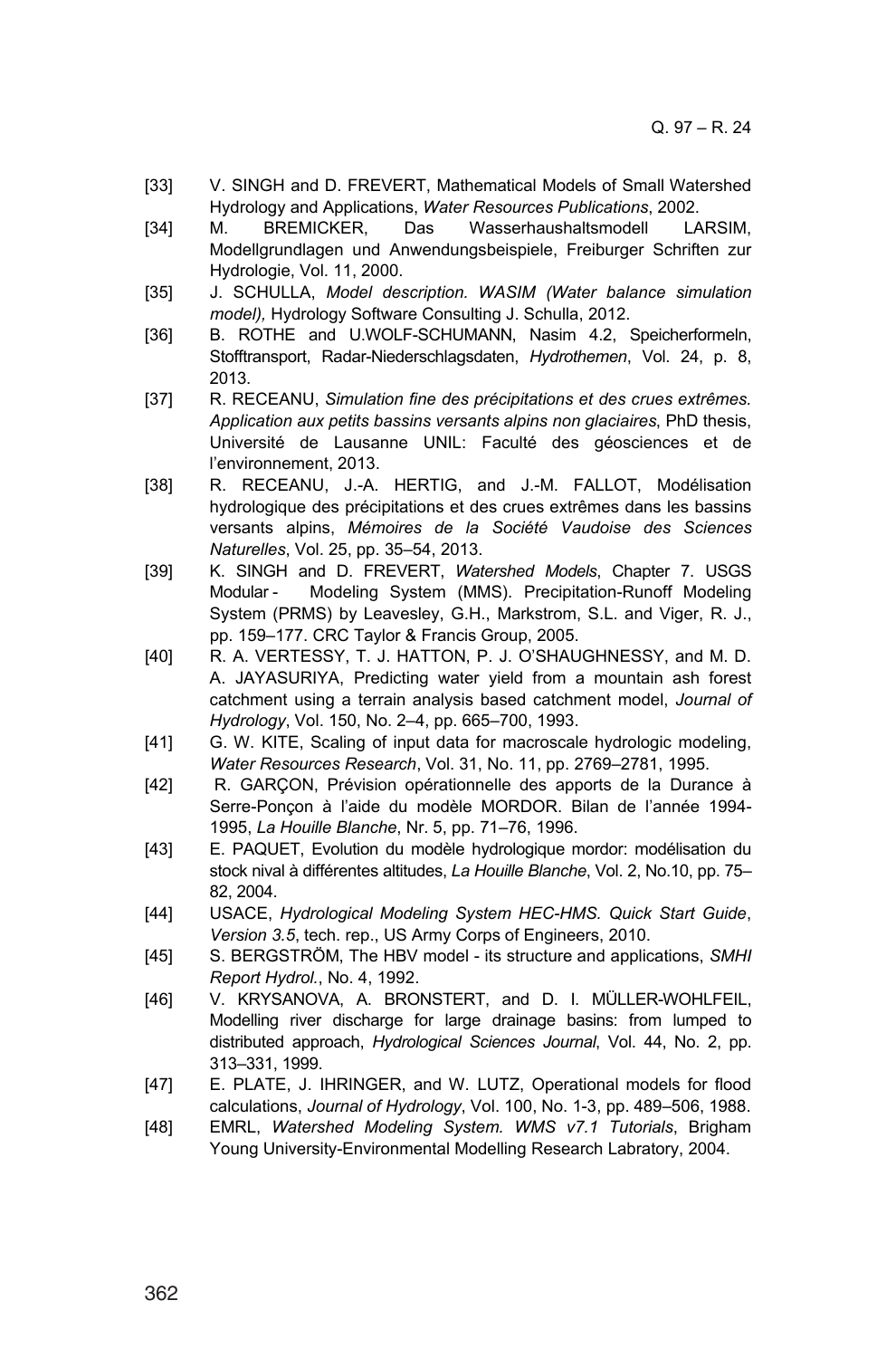- [49] A. J. JAKEMAN, I. G. LITTLEWOOD, and P. G. WHITEHEAD, Computation of the instantaneous unit hydrograph and identifiable component flows with application to two small upland catchments, *Journal of Hydrology*, Vol. 117, No. 1–4, pp. 275–300, 1990.
- [50] B. F. W. CROKE and A. J. JAKEMAN, A catchment moisture deficit module for the IHACRES rainfall-runoff model, *Environmental Modelling & Software*, Vol. 19, No. 1, pp. 1–5, 2004.
- [51] V. SINGH and D. FREVERT, *Mathematical Models of Small Watershed Hydrology and Applications*, Chapter 4, CASC2D: A two dimensional, physically based, hortonian hydrological model by Ogden, F. L. and Julien, P. Y. Water Resources Publications, LLC, 2002.
- [52] J. GIRONÁS, L. A. ROESNER, L. A. ROSSMAN, and J. DAVIS, A new applications manual for the Storm Water Management Model (SWMM), *Environmental Modelling & Software*, Vol. 25, No. 6, pp. 813–814, 2010.
- [53] B. SCHAEFLI, B. HINGRAY, M. NIGGLI, and A. MUSY, A conceptual glacio-hydrological model for high mountainous catchments, *Hydrolology and Earth System Sciences,* Vol. 9, No. 1/2, pp. 95–109, 2005. HESS.
- [54] F. JORDAN, T. BRAUCHLI, J. GARCIA HERNANDEZ, M. BIERI, and J. L. BOILLAT, *RS 2012, Rainfall-Runoff Modelling. User guide*. Unpublished manual, Lausanne: e-dric.ch, 2012.
- [55] F. CERNESSON, J. LAVABRE, and J.-M. MASSON, Stochastic model for generating hourly hyetographs, *Atmospheric Research*, Vol. 42, No. 1–4, pp. 149–161, 1996.
- [56] E. PAQUET, J. GAILHARD, and R. GARÇON, Evolution de la méthode du Gradex: approche par type de temps et modélisation hydrologique, *La Houille Blanche*, No. 5, pp. 80–90, 2006.
- [57] E. PAQUET, F. GARAVAGLIA, R. GARÇON, and J. GAILHARD, The SCHADEX method: A semi-continuous rainfall–runoff simulation for extreme flood estimation, *Journal of Hydrology*, Vol. 495, pp. 23–37, 2013.
- [58] M. NIGGLI, D. CONSUEGRA, and D. BÉROD, *Etude CONSECRU. Modélisation des crues du Rhône en Valais.* Rapport final, IATE/HYDRAM-EPFL, 1997.
- [59] B. HINGRAY, A. MEZGHANI, M. SCHAEFLI, M. NIGGLI, G. FAIVRE, F. GUEX, Y. HAMDI, and A. MUSY, *Rapport final réalisé dans le cadre du projet CONSECRU 2. Estimation des débits de crue du Rhône à Porte du Scex et autres points amont caractéristiques*, tech. rep., HYDRAM - EPFL, 2006.
- [60] P. S. P. COWPERTWAIT, Further developments of the Neyman-Scott clustered point process for modeling rainfall, *Water Resources Research*, Vol. 27, No. 7, pp. 1431–1438, 1991.
- [61] WMO, *Manual on Estimation of Probable Maximum Precipitation (PMP)*. Geneva: World Meteorological Organization, 2009.
- [62] D. BÉROD, D. DEVRED, and V. LAGLAINE, *La problématique PMP/PMF: une méthode déterministe pour l'estimation de la crue extrême, avantages, inconvénients et possibilités d'amélioration*, Internationales Symposium INTERPRAEVENT 1992 - Bern, Tagungspublikation, Vol. 4, 1992.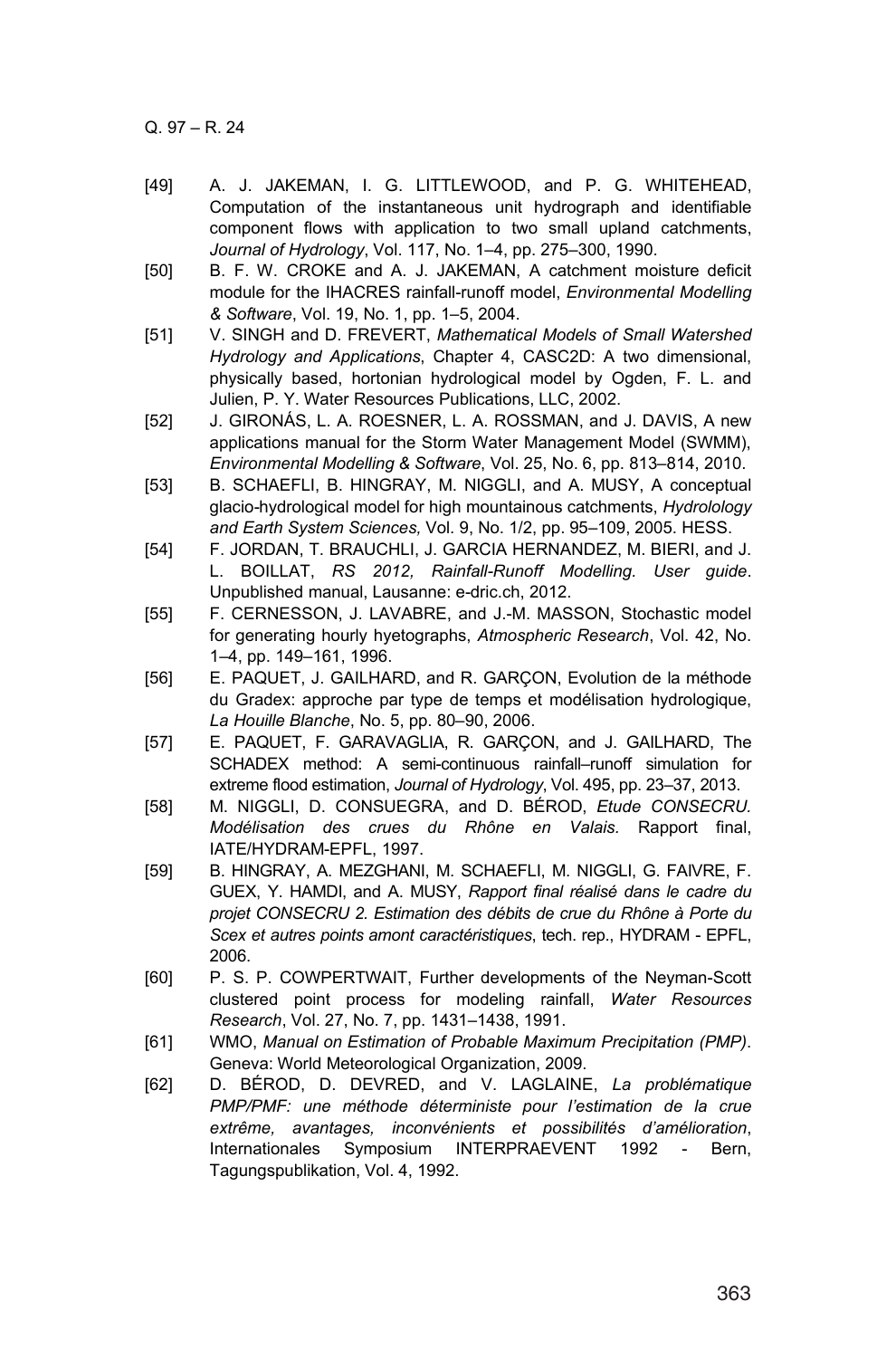- [63] R. NATHAN, P. HILL, and H. GRIFFITH, Risk Implications of the PMF and the PMP Design Flood, *NZSOLD / ANCOLD Conference on Dams*, 2001.
- [64] J. BEAUCHAMP, R. LECONTE, M. TRUDEL, and F. BRISSETTE, Estimation of the summer-fall PMP and PMF of a northern watershed under a changed climate, *Water Resources Research*, Vol. 49, No. 6, pp. 3852– 3862, 2013.
- [65] M. C. CASAS, R. RODRÍGUEZ, M. PROHOM, A. GÁZQUEZ, and A. REDAÑO, Estimation of the probable maximum precipitation in Barcelona (Spain), *International Journal of Climatology*, Vol. 31, No. 9, pp. 1322–1327, 2011.
- [66] F. NOBILIS, T. HAIDEN, and M. KERSCHBAUM, Statistical Considerations Concerning Probable maximum Precipitation (PMP) in the Alpine Country of Austria, *Theoretical and Applied Climatology*, Vol. 44, pp. 89–94, 1991.
- [67] J.-A. HERTIG, A. AUDOUARD, and A. PLANCHEREL, *Cartes des précipitations extrêmes pour la Suisse (PMP 2005)*, 2005.
- [68] A. AUDOUARD, J.-A. HERTIG, and J.-M. FALLOT, Modélisation des précipitations extrêmes en suisse, *Actes du 19e colloque de l'Association Internationale de Climatologie*, pp. 83–88, 2006.
- [69] J.-A. HERTIG, J.-M. FALLOT, and A. BREÑA, *Projet CRUEX. Directive Crues de l'OFEN. Etablissement des cartes des précipitations extrêmes pour la Suisse. Méthode d'utilisation des cartes PMP pour l'obtention de la PMF*., Report destined to SFOE, 2008.
- [70] J.-A. HERTIG and J.-M. FALLOT, *Validation et utilisation des cartes de PMP pour l'obtention de la PMF. Projet CRUEX: Directives Crues de l'OFEN*, Report destined to Dr. Georges Darbre, 2009.
- [71] E. KESSLER, On the distribution and continuity of water substance in atmospheric circulation, *American Meteorological Society*, Vol. 10, No. 32, p. 84, 1969.
- [72] T. HAIDEN, *A deterministic approach to the determination of orographic PMP*, Institute of Meteoroloy and Geophysics, University of Vienna, Austria, 1991.
- [73] T. HAIDEN, M. KERSCHBAUM, P. KAHLIG, and F. NOBILIS, A refined model of the influence of orography on the mesoscale distribution of extreme precipitation, *Hydrology Sciences Journal*, Vol. 37, No. 5, pp. 417–427, 1992.

#### SUMMARY

Territories within the influence zone of the rivers are not only subject to the vagaries of the weather but also depend on anthropogenic interventions that alter the behavior of their watershed. Thus, reservoirs of large dams introduce an attenuation effect that reduces the size and frequency of floods downstream. To fully master this beneficial effect, the structural and functional safety of these